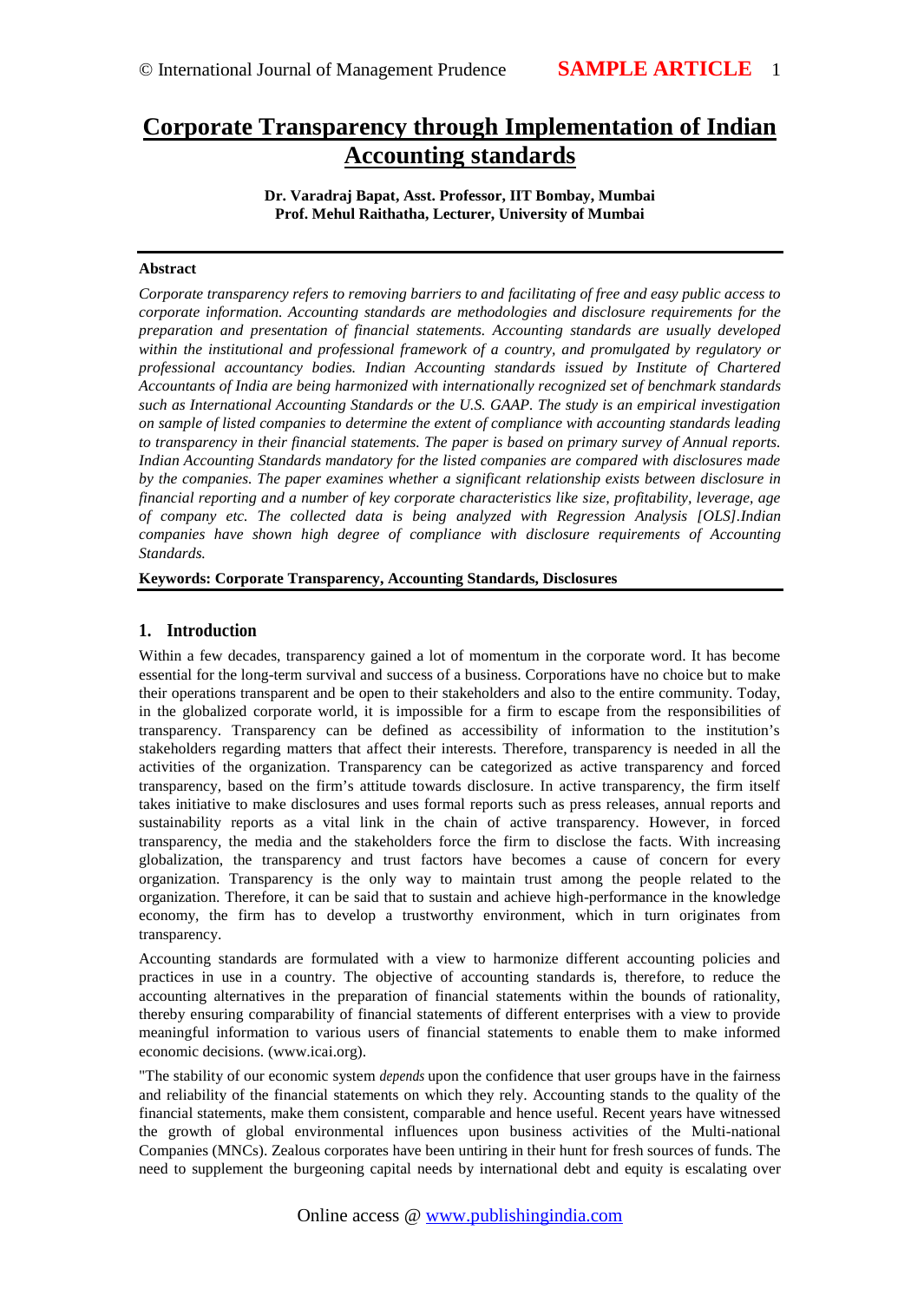# © International Journal of Management Prudence SAMPLE ARTICLE 2

time. So, the modern focus of accounting has come to serve the capital, markets, to make them more efficient (Carsberg; 1998). This has increased the significance of accounting standards beyond limit.

The Institute of Chartered Accountants of India (ICA ecognizing the need to harmonise the diverse accounting policies and practices in use in India, constituted the Accounting Standards Board (ASB) on 21st April, 1977. The main function of the ASB is to formulate Accounting Standards so that such standads may be established by the ICAI in India. While formulating the Accounting Standards, the ASB will take into consideration the applicable laws, customs, usages and business environment prevailing in India. The ICAI, being a fulledged member of the lernational Federation of Accountants (IFAC), is expected, inter alia, to actively promote the International Accounting Standards Board€s (IASB) pronouncements in the country with a view to facilitate global harmonisation of accounting standards. The Accoung Standards are issued under the authority of the Council of the ICAI. The ASB has also been entrusted with the responsibility of propagating the Accounting Standards and of persuading the concerned parties to adopt them in the preparation antiopresenta financial statements. The ASB will provide interpretations and guidance on issues arising from Accounting Standards. The ASB will also review the Accounting Standards at periodical intervals and, if necessary, revise the same.

Studies have demonated in a variety of ways, that, (a) differences in financial. Measurement and reporting practices do exist; and (b) these differences do actually create problems of misunderstandings, inefficiencies, and uncertainties to the participants in the glorinary  $\phi(E)$  vans and Taylor, 1986; and Chamisa, 2000). Current multinational trade not only seeks to trade physical goods across borders but also to invest and raise capital internationally. This created a need to communicate the corporation's financial positional future goals to an internationally diversified community of investors and creditors (Murphy, 1999), and led to the enhancement of the significance of accounting standards.

The accounting standards lay down sound accounting policies to ensure proportional and to improve comparability of financial statements. They attempt to bring about uniformity in accounting practices by putting reasonable limits on the choice available regarding accounting methods, and disclosure of accounting policies used (Adn 1988, p.1110).

Accounting standards influence the financial statements, which may, in turn, influence the investors' decisions. Further, accounting standards influence the management decisions regarding utilizations of company resources. According the real resources of the organization will be affected. Standards thus can have economic implications also (Pasricha, 1982), 33.

Prior research at the international level has provided evidence that the degree of compliance by the companies claiming to comply with International Accounting Standards (IAS), is very complex and somewhat selective ( EGB azzar et a/., 1999; Street and Bryant, 2000; Street and Grey, 2002; and Taplin et a/., 2002). These claims and evidences motivated us to examinerthe of exampliance of the accounting standards in India. Since, companies in India are obliged to follow the accounting standards issued by ICAI, the present study was undertaken to investigate the extent to which the disclosure requirements of these acdouneration are complied with by the listed companies. Rest of the study has been organized as follows objectives of study are listed, literature is reviewed, the explanatory variables affecting disclosure of the requirements of accounting standgardhes companies are discussed and the hypotheses which have been tested are specified. This is followed by the details of data collection, measurement of variables, methodology used in study, presentation of the results and finally the conclusion.

# 2. Objectives of the study

To determine whether a relationship exists between the level of transparency in financial statements and a number of key company characteristics like size, profitability, leverage and age.

# 3. Review of Literature

Several studies at the ternational level have addressed the impact of various corporate characteristics on the disclosures in annual report. (Singhvi and Desai, 1971; McNally 1982; Chow and Wong Boren, 1987; Adhikari and Tondkar, 1992; Cooke, 1992; Ahmed and NicholBS; Meeket al.,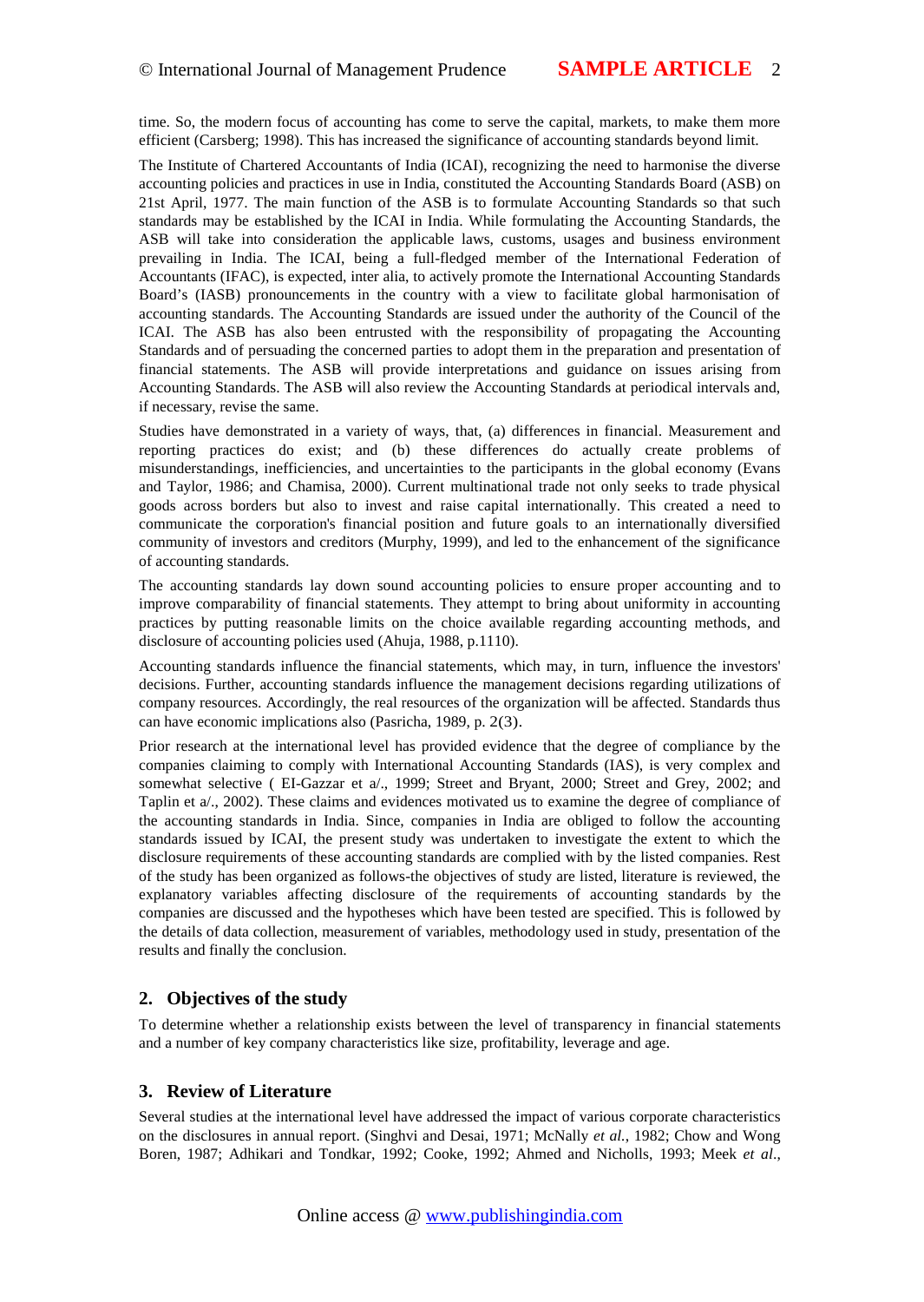1995; Inchausti, 1997; Dumontier and Raffournier, 1998 and Leung, 2005) . Following table represents synoptic view of the empirical studies conducted on disclosures.

| Author                                     | Sample size             | Independent variable<br><b>Techniques</b><br>used                                             |                                                                    | Significant<br>variable                                                 |
|--------------------------------------------|-------------------------|-----------------------------------------------------------------------------------------------|--------------------------------------------------------------------|-------------------------------------------------------------------------|
| Garg<br>Verma.<br>and Singh 1997           | 100 India               | Size profitability and age Regression                                                         |                                                                    | None                                                                    |
| El-Gazzaret al.<br>1999                    | 87<br>country           | leverage                                                                                      | cross Foreign sale, listing and Regression<br>and wilcoxon<br>test |                                                                         |
| Murphy 1999                                | 44<br>switzerland       | Foreign sale, listing, aud  MANOVA<br>firm and leverage                                       |                                                                    | Foreign<br>sale,<br>listing                                             |
| Street<br>and<br>Bryant 2000               | 82<br>cross<br>country  | Size<br>profitability<br>listing                                                              | and ANOVA<br>Regression                                            | Listing US                                                              |
| Joshi<br>and<br>mudhahki 2001              | 37                      | Size profitability leverage U test mean size<br>foreign operations<br><b>SD</b>               |                                                                    |                                                                         |
| Street ad Grey,<br>2002                    | 279<br>cross<br>country | Size profitability listing ANOVA<br>firm<br>audit<br>multinationality                         | regression                                                         | Listing,<br>audit<br>firm                                               |
| Karim<br>and<br>Ahmed, 2005                | 188                     | Size profitability,<br>audit<br>firm.<br>leverage,<br>multinationality,<br>market<br>category | Regression                                                         | Size,<br>profitability,<br>leverage, audit<br>firm                      |
| Chander S. and<br>Dinesh<br>Kumar.<br>2007 | 100                     | Size<br>profitability,<br>firm.<br>audit<br>leverage,<br>listing age                          | JB<br><b>BP</b><br>and<br><b>OLS</b><br>regression                 | test Size,<br>profitability,<br>leverage,<br>audit<br>firm, listing age |

# 4. Explanatory Variables and Hypotheses

Researcherbave addressed the impact of various corporate characteristics on the disclosures in annual report. These characteristics include size, profitability, listing status, type of auditor, size of equity market, leverage, etc. The procedure for operationalitring variables in the regression analysis and the rationale for expecting them to explain disclosure variability are outlined in the following paragraphs.

#### 4.1 Size

Theoretically, size of a firm is assumed to affect the level of disclosure in the **aenois**. Larger the firm, the more is the information disclosed in the annual reports. Many reasons have been advocated in the literature to support this relationship. For example, generating and disseminating information are costly exercises. Only lardurent would be having necessary resources and expertise for the production and publication of more sophisticated financial statements with maximum disclosures required by the users. In the prior research, size has been found to be a significant factolaining the differences in the extent of disclosure in a number of counties. For example, Singhvi and Desai (1971), Belkaoui and Kahl (1978), McNallyet al. (1982), Cooke(1992), lnchausti (1997), Dumontier and Raffournier (1998), Joshi and Mudhahki (200and Karirn and Ahmed (2005) have found size to be a significant variable in their disclosure studies. However, Ahmed and Nichtolls (1994) foundboth measures of size (assets and sales) to be insignificant in explaining the disclosures by Bangladeshi firm Street and Grey (2002) and Murphy (1999) found it to be statistically insignificant in their studies the independent variables initially considered as measures of size are net assets and net sales.

H 1: Company size is positively associated withe t degree of compliance with Disclosure requirements of accounting standards.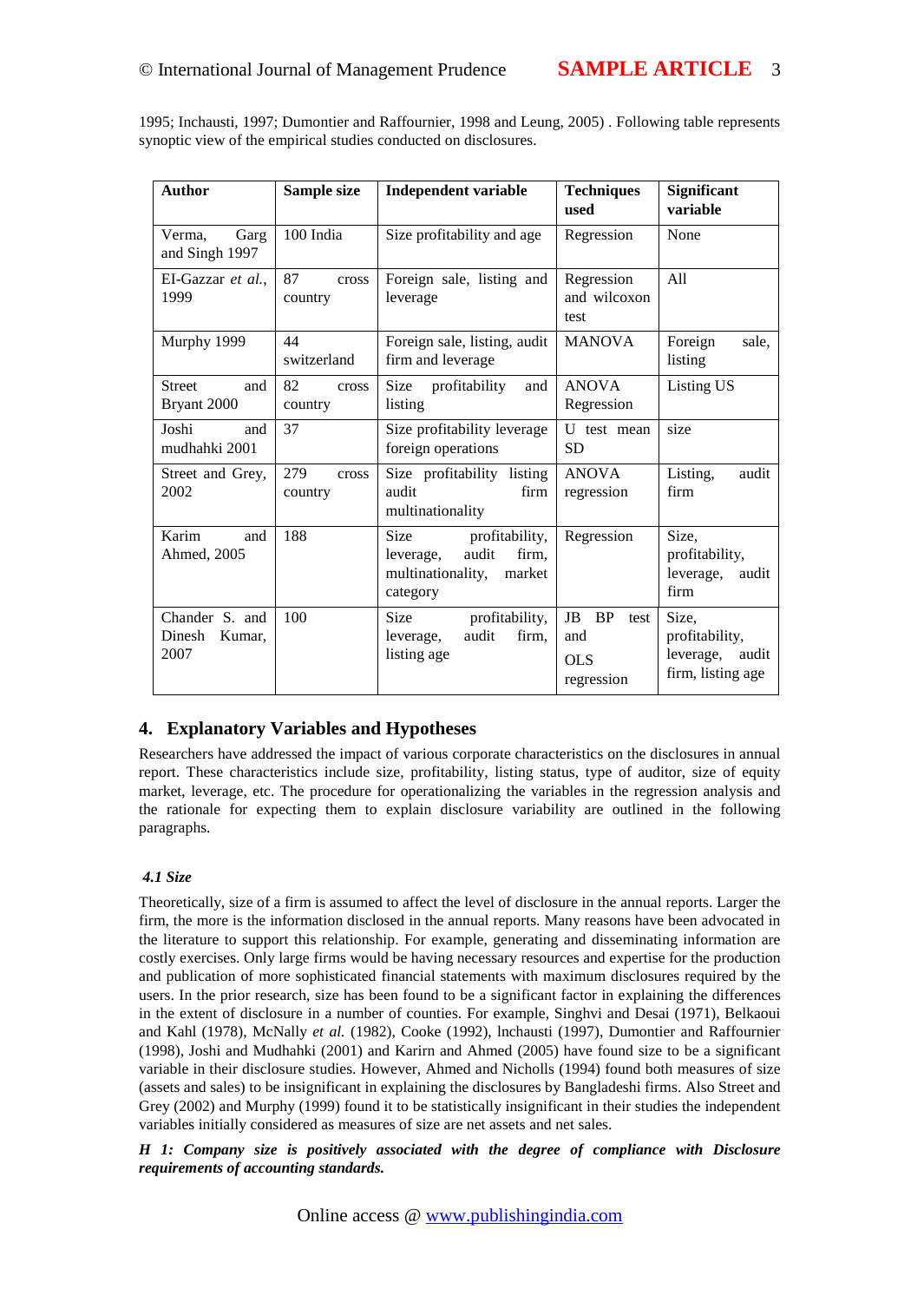#### 4.2. Profitability

Corporate profitability affects the disclosure in annual reports in many ways. Studies on the understandability of financial statements found that narradisclosures in corporate annual reports are deliberately made complex to communicate bad news and made more lucid and understandable to communicate good news (Adelberg, 1979). Moreover, agency theory suggests that managers of very profitable firms willuse external information to their personal advantage. So they will disclose detailed information in order to support the continuance of their positions and compensation agreements. Prior research regarding the association between profitability and level discure is mixed. For example, research by Singhvi and Desai, 1971; Belkaoui and Kahl, 1978; and Wallace et al., 1994, indicate a significant association. Here the variable profitability is used as net profit ratio.

H2: Profitability is associated with extent compliance with disclosures requirements of accounting standards.

#### 4.3. Leverage

A positive relationship can be expected between leverage and disclosure level. Companies having higher levels of debts are seen to be more risky and incur more monitoristic. The disclosure of information reduces the monitoring costs and facilitates the creditors in assessing the firms risk and cost of debt (Botosan, 1997). Elazzaret al., 1999, Murphy, 1999, Joshi and Mudhahki, 2001 found these variables to be statically insignificant. The debt equity ratio is used in the present study as measure of leverage and following hypothesis has been formulated.

H 3: leverage is associated with the extent of compliance with disclosure requirements of accounting standards.

#### 4.4 Age

The age of the company may also be associated with the extent of compliance with disclosures requirements of accounting standards. It will provide them matured personnel and standing in the market. However Verma, Garg and Singh 1997 found be to significant in the Indian context.

H 4: age is positively associated with the extent of compliance with disclosure requirements of accounting standards.

#### 5. Data and Methodology

A sample of 30 companies was selected from the companies listed on the BS and reports of the selected companies were the major sources of data.

5.1Construction of compliance index

Out of 32 accounting standards issued by ICAI, as applicable to the companies  $\frac{31}{100}$  and 32008, 17 significant accounting standards were sted for the purpose of present study.

- AS 1 Disclosures of Accounting Policies
- AS 2 Valuation of Inventories
- AS 3 Cash Flow Statements
- AS 4 Contingencies and Events Occurring After Balance Sheet Date
- AS 6 Depreciation Accounting
- AS 7 Construction 6ntracts
- AS 9 Revenue Recognition
- AS 10 Accounting for Fixed Assets
- AS 11 The Effects of Changes in Foreign Exchange Rates
- AS 12 Accounting for Government Grants
- AS 16 Borrowing Costs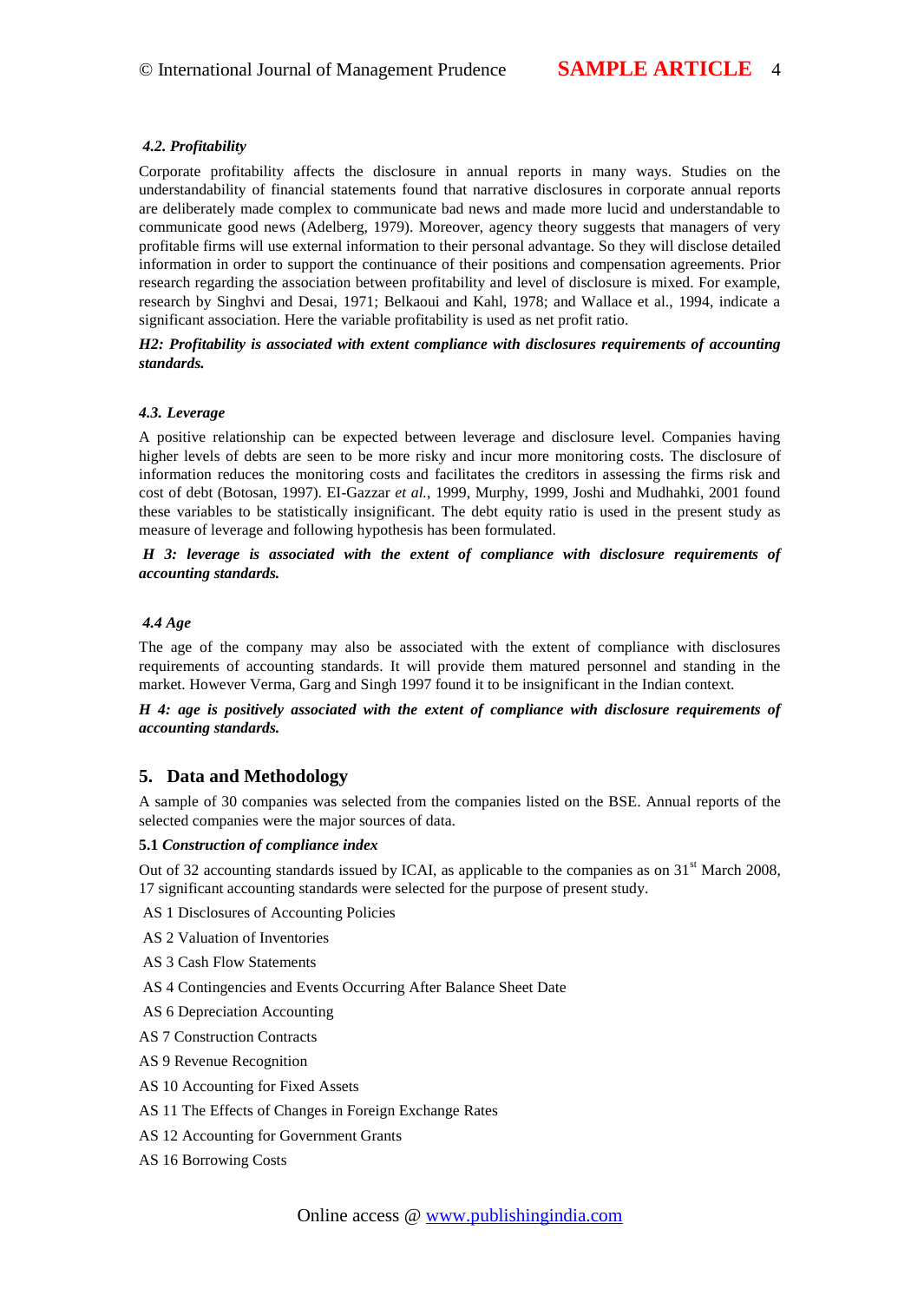AS 18 Related Party Disclosures

AS 20 Earnings per Share

AS 21 Consolidted Financial Statements

AS 22 Accounting for Taxes on Income

AS 26 Intangible Assets

AS 29 Provisions, Contingent Liabilities and Contingent Assets

On the basis of disclosures requirements of accounting standards a check list was prepared. On the checklist, each item was coded as 1 if disclosed; and 0 if not disclosed and NA if not applicable.

AS Compliance Index was computed for each accounting standard by considering no. of disclosures made by a particular co. divided by total no. of disclosures applicable ach accounting standards.

CI: Simple average of AS Compliance Index for each AS is taken for each company.

#### 5.2 Calculation of explanatory variables

The study uses total of 5 variables. They are market capitaliz(AMOAP), turnover(TURN), Net Profit Ratio (NPR), DebEquity (D/E) ratio and age. Market capitalization and turnover are used as proxies for size. Profitability is measured through NPR and leverage is measured through D/E ratio.

The formulas used are:

Net Profit Ratio (NPR) = Net Profafter Tax / Net Revenue Debt-Equity (D/E) ratio = External Loans / Total Funds

Debt-Equity ( $D/E$ ) ratio = Debt / (Debt + Equity)

# 5.3 Summary Statistics

The summary statistics of dependent as well as independent variables are provided in Table 1.

| Variables | Market<br>Capitalisation<br>(MCAP)<br>(Rs.crores) | Turnover<br>(TURN)<br>(Rs.<br>Crores) | Profit<br><b>Net</b><br>Ratio<br>(NPR) | Debt-<br>Equity<br>ratio<br>(D/E) | AGE    | CI      |
|-----------|---------------------------------------------------|---------------------------------------|----------------------------------------|-----------------------------------|--------|---------|
| Mean      | 19,425                                            | 15,958                                | 0.12556                                | 0.42229                           | 40.22  | 0.8786  |
| Max       | 78,010                                            | 126,609                               | 0.31007                                | 0.98238                           | 98     | 1       |
| Min       | 184                                               | 329                                   | 0.00550                                | $\Omega$                          | 14     | 0.59375 |
| <b>SD</b> | 24954.13697                                       | 31644.625                             | 0.07663                                | 0.36810                           | 23.805 | 0.10749 |

#### Table 1 Summary Statistics

The table summarizes Mean, Standard deviation, range i.e. maximum and minimum of each variable. It shows the highest level of compliances is 100% whereas lowest is 59.37%

#### 5.4 Formulation of the model

In order to deermine the effect of company characteristics on compliance with AS Multiple Regression technique is used. To identify the variable affecting CI step wise regression is used. Two models have been conceptualized as under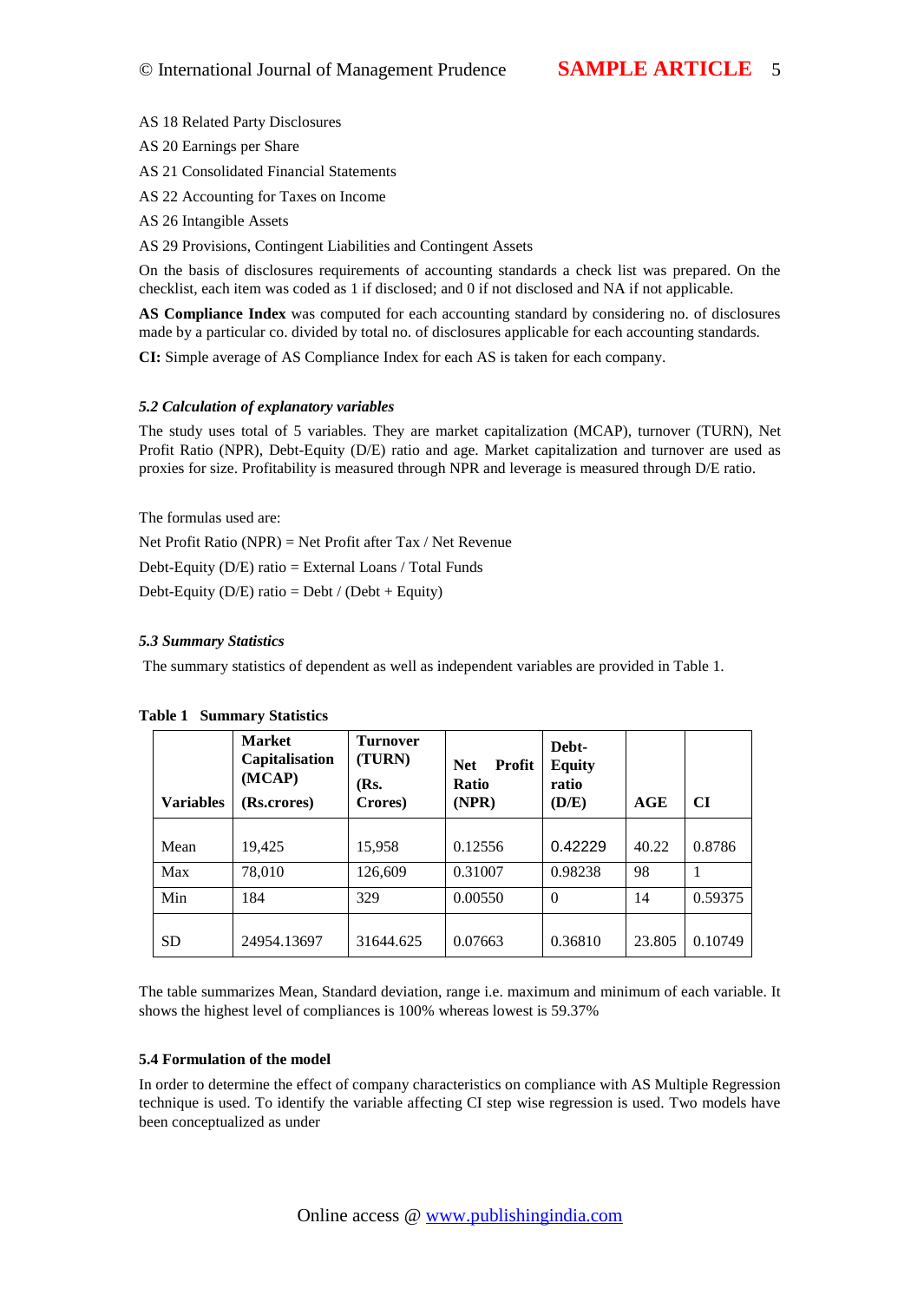## MODEL 1

MODEL 1 takes Compliance dex [CI] as dependent variable whereas independent variables are turnover [TURN] as proxy for size, Net Profit Ratio [NPR] as proxy for profitability, Debt equity ratio [DE] as proxy for leverage and AGE.

 $CI = \cdot + \frac{1}{4} TURN + \frac{1}{2} NPR + \frac{3}{4} DE + \frac{1}{4} AGE$ 

#### MODEL 2

MODEL 2 takes Compliance Index [CI] as dependent variable whereas independent variables are Market capitalization [MCAP] as proxy for size, Net Profit Ratio [NPR] as proxy for profitability, Debt equity ratio [DE] as proxy for leverage and AGE.

 $CI = \bullet +_{11} MCAP +_{12} NPR +_{13} DE +_{14} AGE$ 

5.5 Empirical results

MODEL 1

The OLS [Ordinary Least Square] regression equation for Model 1 gives output which is described in table 2.

Table 2 Regression Output [Model 1]

Dependent variable: CI

R square: 0.272135 Adjusted R square: 0.139796

|              | Intercept | TURN     | <b>NPR</b> | DE       | AGE        |
|--------------|-----------|----------|------------|----------|------------|
| Coefficients | 0.821782  | 9E-07    | 0.582283   | 0.065302 | $-0.00152$ |
| t Stat       | 9.989318  | 1.292125 | 1.790951   | 0.997458 | -1.76859   |

The above analysis reveals that in Model 1 all the variables, viz., turn to which Profit Ratio (NPR), DebtEquity (D/E) ratio and age are insignificant at 5% level of significahlce wever NPR is statistically significant at 10% level ( tat is 1.749058)

MODEL 2

The OLS [Ordinary Least Square] regression equation for Model 1 gives output which is described in table 3.

Table 3 Regression Output [Model 2]

Dependent variable: CI

R square: 0.21822 Adjusted R square: 0.076542

|              | Intercept | <b>MCAP</b> | <b>NPR</b> | DE       | AGE       |
|--------------|-----------|-------------|------------|----------|-----------|
| Coefficients | 0.862718  | 2.05E07     | 0.424982   | 0.038147 | $-0.0015$ |
| t Stat       | 10.96039  | 0.220381    | 1.363937   | 0.582038 | -1.56097  |

In Model 2 all the variables, viz., MCAP, Net Profit Ratio (NPR), Debtuity (D/E) ratio and age are insignificant at 5% level of significance.

The analysis shows that sample companies have shown high degree of compliance with disclosure requirements to Accounting Standards, irrespective of size, profitability, leverage and age. The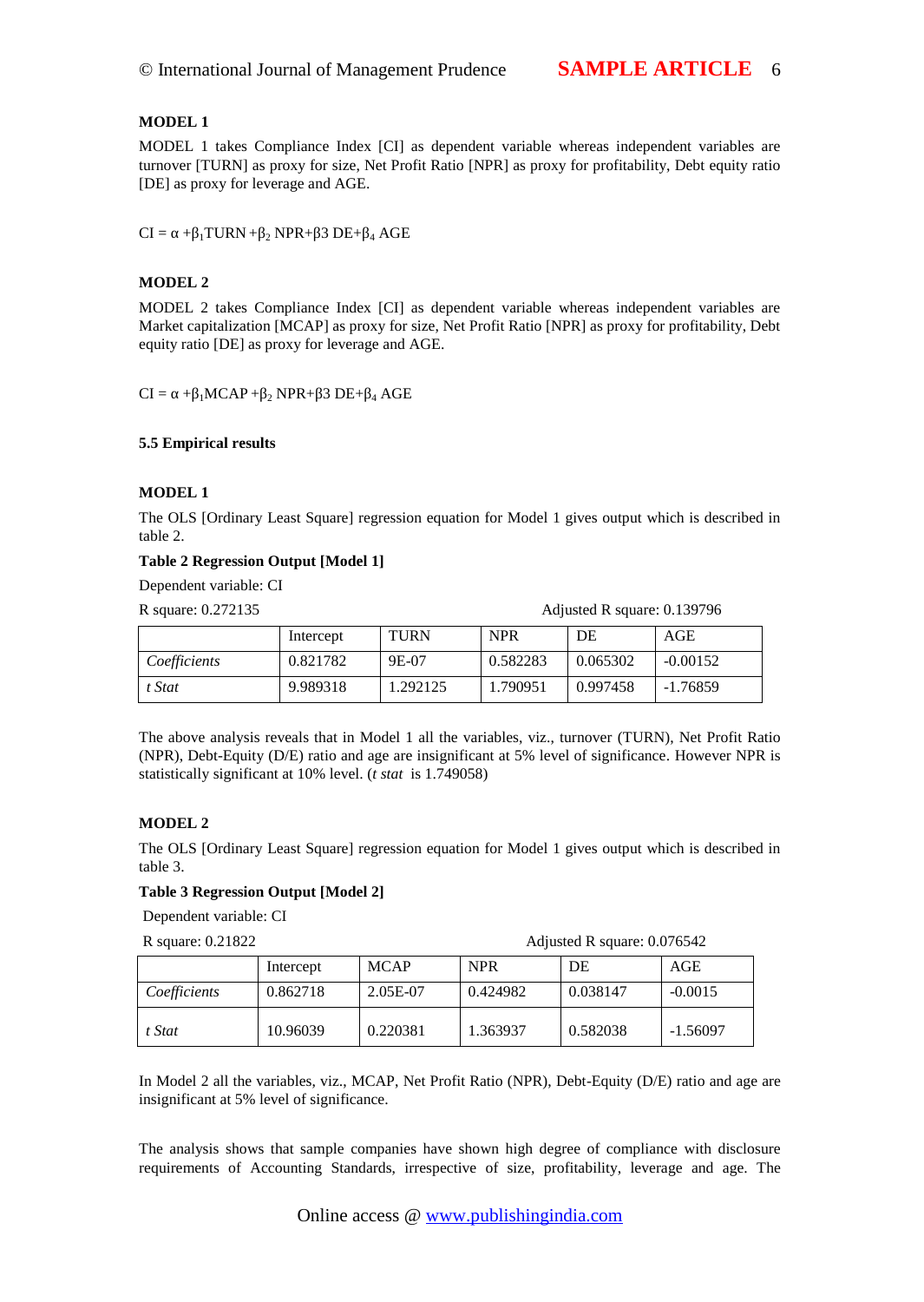Intercept is very high (more than 80%) for both the models. The size of the company represented by the turnover has positive relationship with Compliance Index. (Significant 0% level). It can be inferred that large sized companies are better adhering to the disclosure requirements.

# 6. Conclusion

The companies have shown high degree of compliance with disclosure requirements of Accounting Standards, irrespective of sizeofitability, leverage and age. The size of the company represented by the turnover has positive relationship with Compliance Index. It can be inferred that large sized companies are better adhering to the disclosure requirements.

# 7. References

1. Chow C and Wong Boren (1987), "Voluntary financial disclosures by Mexican Corporations", Accounting Review/ol. 62, pp. 53341.

2. Cooke T E (1992), "The Impact of Size, Stock Market Listing and Industry Type on the Disclosure in the Annual Reports of Japanesisted Corporations"Accounting and Business Researchol. 22, Summer, pp. 229237.

3. Cooke T E (1998), "Regression "Analysis in Accounting Disclosure Studiess "and and Business Research(pl. 28, No.3, pp. 20224.

4. DeAngelo L E (1981), "Auditor ise and Audit Quality" Journal of Accounting and Economics (ol. 3, pp. 183199.

5. Donna L Street, Sidney J Grey and S M Bryant (1999), "Acceptance and Observance of lASs: An Empirical Study of the Companies Claiming to Comply with IAS sternational Jounal of Accounting, Vol. 34, NO.1, pp. 1448.

6. Dumontier Pascal and Raffournier Bernard (1998), "Why firms comply voluntarily with IAS: An Empirical Analysis with Swiss Data Journal of International Financial Management and Accounting, I. 9, No.3, pp216-245.

7. Gujarati D M (2003) Basic Econometrics<sup>th</sup> Edition, McgrawHill.

8. Inchausti B G (1997), "The Influence of Company Characteristics and Accounting Regulations on Information Disclosed by Spanish Firm European Accounting Review pl. 6, NO.1, pp. 4568.

9. Joshi P Land Mudhahki Jawahar AI (2001), "Empirical Study of Compliance with International Accounting Standards (IAS) by Sock Exchange Listed Companies in Bahraln "unal of Financial" Management and Analysigol. 14, NO.2, pp. 4354.

10. Leung Queenie Wei Yen, Morris Richard D and Gray Sidney J (2005), "Corporate Transparency inCh i na: Factors I nil uenci ng Fi nancial Disclosu re Levels", January.

11. McNally Graeme M, Eng Lee Hock and Hasseldine C Roy (1982), "Corporate Financial Reporting in New Zealand: An Analysis of User Preferences, Corporate Characteristics and Disclosure Practices for Discretionary Information",Accounting and Business Research, nter, pp. 1120.

12. Meek Gary K, Roberts Clare B and Gray Sidney J (1995), "Factors Infrue braintary Annual Report Disclosures by UK, US and Continental European Multinational Corporationshal of international Business Studieshird Quarter, pp. 55572

13. Murphy Ann B (1999), "Firm Characteristics of Swiss Companies that Utilize IAS Emational Journal of Accounting, Vol. 34, No.1, pp. 12-1130

14. Pasricha J S (1989), "Accounting Standards en Issues"The Chartered Accountant September, pp. 203206

15. Chander S. and D kumar (2007), *f* Corporate attributes and compliances of accoundiard sta The Icfai Journal of Accounting Research, October 07. vol VI pg.no.36

16. SamirM, El-Gazzar, PhillipM Finn and Rudyjacob (1 999), fAn Empirical Investigation of Multinational Firms€ Compliance with International Accounting Standardser national journal of